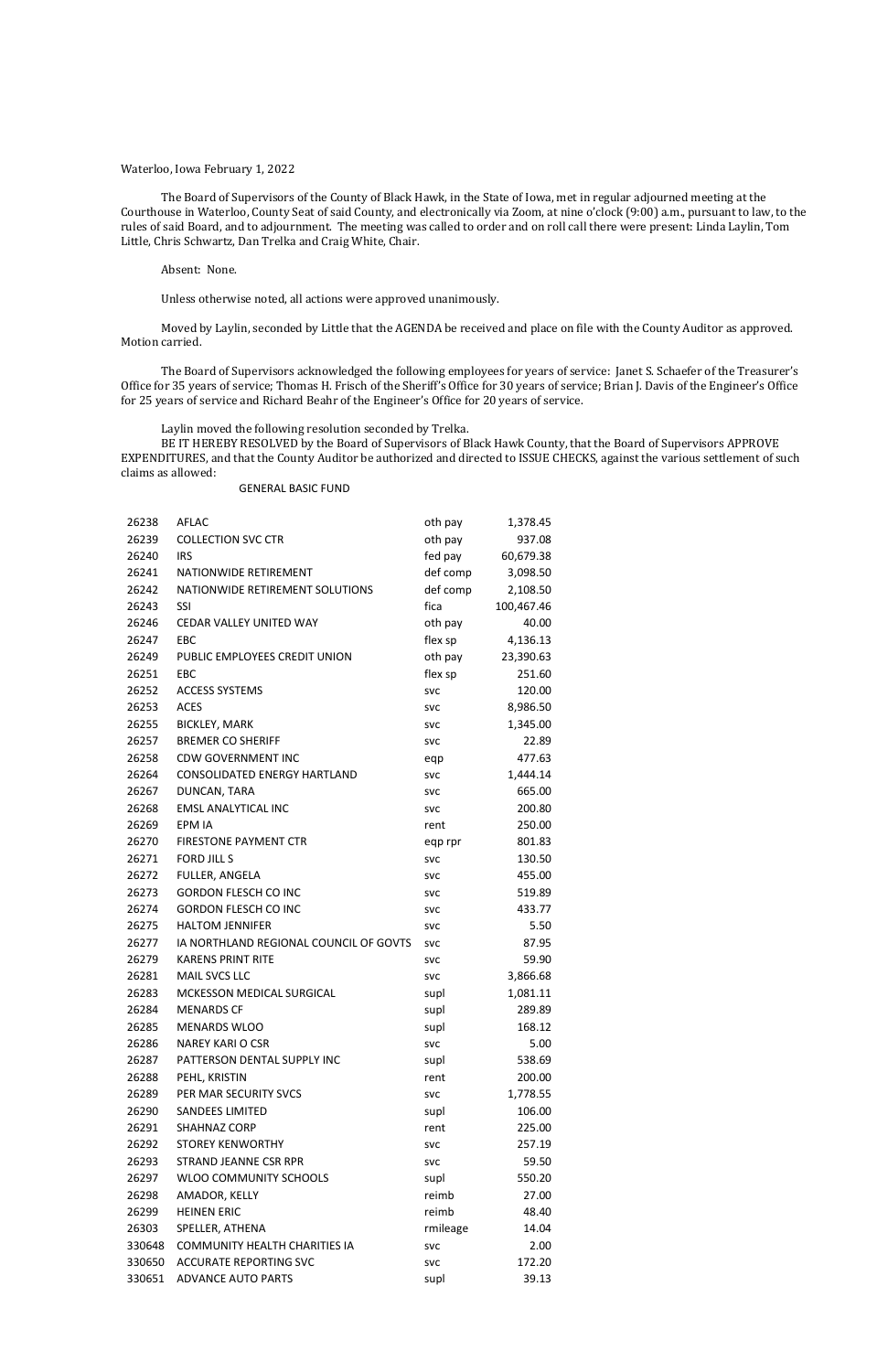| 330653 | AMAZON CAPITAL SVCS INC                  | ep         | 1,516.59  |
|--------|------------------------------------------|------------|-----------|
| 330654 | <b>BEECHER LAW FIRM</b>                  | <b>SVC</b> | 104.00    |
| 330656 | <b>BLACK HAWK CO LANDFILL</b>            | <b>SVC</b> | 89.15     |
| 330657 | <b>BOECKMANN, DENNON</b>                 | <b>SVC</b> | 65.00     |
| 330658 | <b>BUDREAU VETERINARY CLINIC</b>         | <b>SVC</b> | 20.00     |
| 330659 | <b>CENTURYLINK</b>                       | util       | 537.84    |
| 330660 | <b>CENTURYLINK</b>                       | util       | 145.52    |
| 330662 | CNC INVESTMENTS LLC                      | rent       | 225.00    |
| 330663 | <b>COURIER THE</b>                       | publ       | 225.64    |
| 330664 | <b>DICKEYS PRINTING</b>                  | suv        | 325.00    |
| 330667 | <b>EASTGATE MHC LLC</b>                  | rent       | 200.00    |
| 330668 | ETR ASSOCIATES INC                       | <b>SVC</b> | 639.52    |
| 330669 | <b>GALLS LLC</b>                         | reimb      | 305.68    |
| 330671 | <b>GOVERNMENT FINANCE OFFICERS ASSOC</b> | dues       | 840.00    |
| 330672 | <b>GREINER LAW OFFICE PC</b>             | <b>SVC</b> | 156.00    |
| 330673 | IA LAW ENFORCEMENT ACADEMY               | <b>SVC</b> | 150.00    |
| 330674 | IA LEAD SAFETY TRAINING                  | training   | 550.00    |
| 330675 | IA PARK & REC ASSOC                      | conf       | 330.00    |
| 330676 | IA ST ASSOC OF CO                        | edu        | 190.00    |
| 330677 | IA ST SHERIFFS & DEPUTIES ASSOC          | edu        | 125.00    |
| 330678 | <b>IA UNIVERSITY OF</b>                  | cert       | 238.00    |
| 330679 | <b>JOHNSON CO</b>                        | <b>SVC</b> | 47.82     |
| 330681 | LA PORTE MOTOR SUPPLY INC                | supl       | 47.97     |
| 330682 | LECKNESS, DAVID                          | rent       | 200.00    |
| 330683 | LINN CO                                  | <b>SVC</b> | 33.50     |
| 330684 | LOCKE FUNERAL HOME INC                   | <b>SVC</b> | 3,000.00  |
| 330685 | <b>MCAFDO</b>                            | conf       | 300.00    |
| 330686 | <b>MCCARTER JOHN L</b>                   | <b>SVC</b> | 166.00    |
| 330687 | <b>MERCYONE</b>                          | <b>SVC</b> | 852.00    |
| 330688 | MID AMERICAN ENERGY                      | util       | 12.74     |
| 330708 | MID AMERICAN ENERGY                      | util       | 8.59      |
| 330710 | <b>NAPA AUTO PARTS</b>                   | supl       | 80.26     |
| 330711 | NATIONAL ENVIRONMENTAL HEALTH            | dues       | 25.00     |
| 330712 | <b>NELSON LARRY</b>                      | rent       | 250.00    |
| 330714 | <b>OFFICE EXPRESS OP</b>                 | supl       | 291.62    |
| 330715 | ORTMAN, HOLLY                            | <b>SVC</b> | 50.00     |
| 330716 | PATHWAYS BEHAVIORAL SVCS                 | <b>SVC</b> | 7,409.78  |
| 330718 | PITNEY BOWES                             | supl       | 571.95    |
| 330719 | PRESTO-X                                 | <b>SVC</b> | 32.00     |
| 330721 | <b>SANDERS FUNERAL SVC</b>               | <b>SVC</b> | 1,000.00  |
| 330722 | SCHUMACHER ELEVATOR CO                   | eqp rpr    | 840.00    |
| 330723 | SHERMAN SPECIALTY CO INC                 | supl       | 403.79    |
| 330724 | SPECIAL OLYMPICS IA                      | <b>SVC</b> | 1,000.00  |
| 330725 | STRATEGIC IMAGING                        | supl       | 568.35    |
| 330726 | SUMMIT FOOD SVC, LLC                     | food       | 22,846.26 |
| 330727 | SUREADHERE MOBILE TECHNOLOGY             | <b>SVC</b> | 90.00     |
| 330728 | <b>TIGER SUPPLIES INC</b>                | supl       | 140.65    |
| 330729 | UNITED STS POLICE CANINE                 | cert       | 100.00    |
| 330730 | UNITED STS POST OFFICE                   | postaage   | 318.80    |
| 330731 | UNITY POINT - ALLEN HOSPITAL             | supl       | 59.00     |
| 330732 | VAN WYNGARDEN & ABRAHAMSON INC           | <b>SVC</b> | 371.00    |
| 330734 | <b>VERIZON WIRELESS</b>                  | util       | 92.97     |
| 330737 | <b>WLOO WATER WORKS</b>                  | util       | 200.00    |
| 330738 | WEST PAYMENT CTR                         | <b>SVC</b> | 124.97    |
| 330739 | WINDSTREAM IA COMMS                      | util       | 2,740.90  |
| 330740 | <b>WINNESHIEK CO SHERIFF</b>             | <b>SVC</b> | 35.00     |
| 330741 | WORTH CO SHERIFF'S OFFICE                | <b>SVC</b> | 38.00     |

# GENERAL SUPPLEMENTAL FUND

| 26240 | <b>IRS</b>                      | fed pay  | 422.25 |
|-------|---------------------------------|----------|--------|
| 26242 | NATIONWIDE RETIREMENT SOLUTIONS | def comp | 500.00 |
| 26243 | - 99                            | fica     | 941.18 |
|       | 330739 WINDSTREAM IA COMMS      | utl      | 8.84   |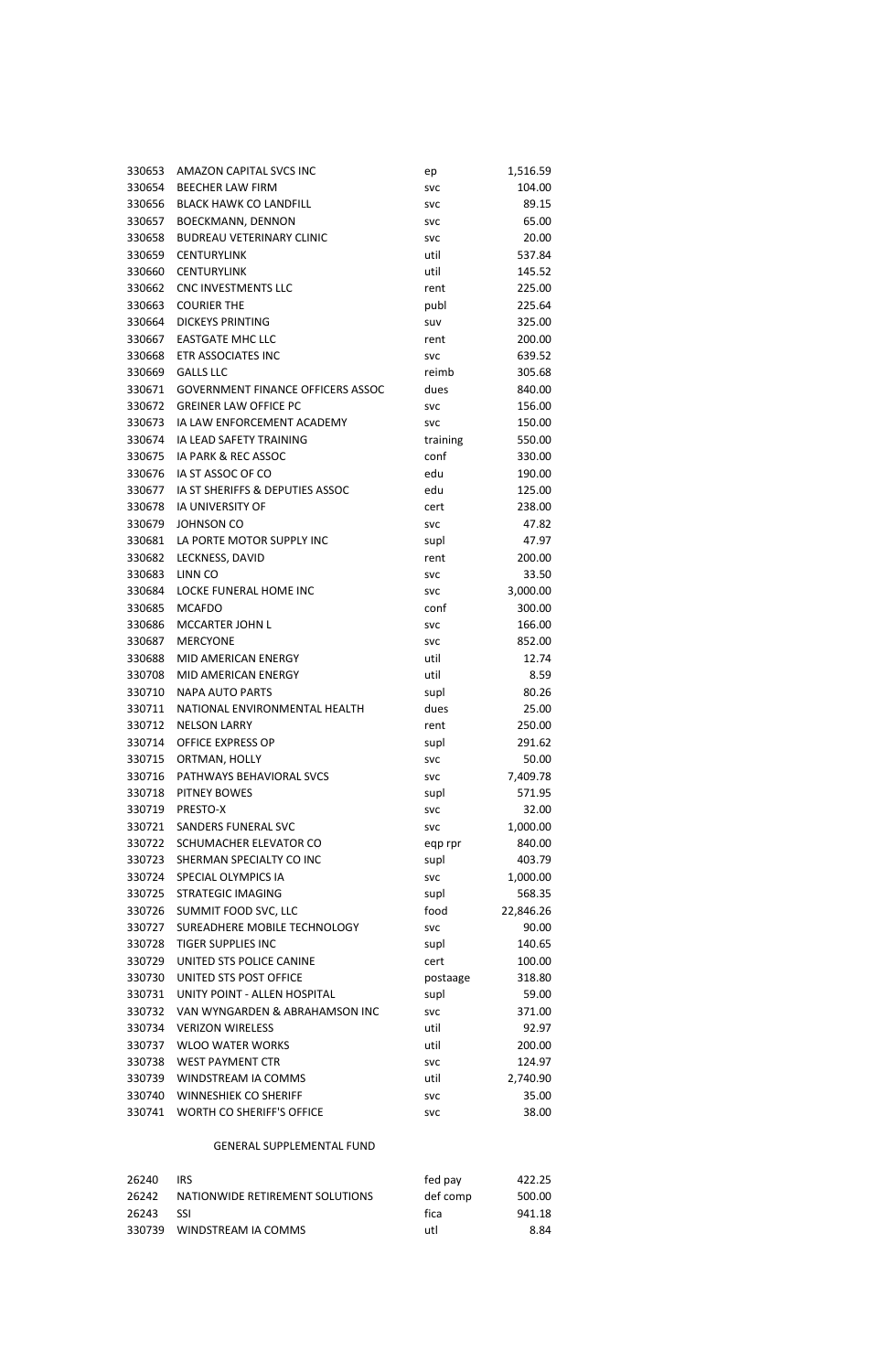# CO SVCS FUND

| 26240 | <b>IRS</b>                 | fed pay  | 242.06 |
|-------|----------------------------|----------|--------|
| 26241 | NATIONWIDE RETIREMENT      | def comp | 75.00  |
| 26243 | -SSI                       | fica     | 399.30 |
|       | 330739 WINDSTREAM IA COMMS | None     | 14.27  |

# RURAL BASIC FUND

| 26238  | AFLAC                         | oth pay  | 133.79   |
|--------|-------------------------------|----------|----------|
| 26239  | <b>COLLECTION SVC CTR</b>     | oth pay  | 872.80   |
| 26240  | <b>IRS</b>                    | fed pay  | 4,581.24 |
| 26241  | NATIONWIDE RETIREMENT         | def comp | 37.50    |
| 26243  | SSI                           | fica     | 6,559.82 |
| 26249  | PUBLIC EMPLOYEES CREDIT UNION | oth pay  | 2,643.87 |
| 330736 | WLOO CITY OF                  | p&z      | 8,058.64 |

# SECONDARY ROADS FUND

| 26238  | <b>AFLAC</b>                        | oth pay    | 65.70     |
|--------|-------------------------------------|------------|-----------|
| 26240  | <b>IRS</b>                          | fed pay    | 8,155.59  |
| 26241  | NATIONWIDE RETIREMENT               | def comp   | 580.00    |
| 26242  | NATIONWIDE RETIREMENT SOLUTIONS     | def comp   | 175.00    |
| 26243  | SSI                                 | fica       | 14,117.06 |
| 26246  | CEDAR VALLEY UNITED WAY             | oth pay    | 28.00     |
| 26249  | PUBLIC EMPLOYEES CREDIT UNION       | oth pay    | 1,547.50  |
| 26253  | <b>ACES</b>                         | <b>SVC</b> | 45.00     |
| 26254  | <b>ANTON SALES</b>                  | supl       | 173.19    |
| 26256  | <b>BMC AGGREGATES LC</b>            | supl       | 747.95    |
| 26259  | CF CITY OF                          | fuel       | 664.86    |
| 26260  | <b>CF UTILITIES</b>                 | util       | 8.50      |
| 26261  | <b>CF UTILITIES</b>                 | util       | 53.45     |
| 26262  | <b>CF UTILITIES</b>                 | util       | 8.50      |
| 26265  | <b>CONSOLIDATED ENERGY HARTLAND</b> | util       | 2,420.72  |
| 26276  | <b>HARMS OIL CO</b>                 | fuel       | 21,150.33 |
| 26278  | IA REGIONAL UTILITIES ASSOC         | <b>SVC</b> | 40.35     |
| 26284  | <b>MENARDS CF</b>                   | supl       | 170.60    |
| 26292  | <b>STOREY KENWORTHY</b>             | eqp        | 82.91     |
| 26294  | SUPERIOR WELDING SUPPLY             | supl       | 151.24    |
| 26295  | THOMAS, JERRY L                     | unif       | 112.35    |
| 26302  | KLEMP, BRETT A                      | unif       | 120.00    |
| 330652 | <b>AIRGAS NORTH CENTRAL</b>         | eqp rent   | 194.02    |
| 330653 | AMAZON CAPITAL SVCS INC             | supl       | 485.79    |
| 330655 | BENTONS READY MIXED CONCRETE INC    | supl       | 1,302.00  |
| 330661 | <b>CENTURYLINK</b>                  | util       | 183.62    |
| 330666 | <b>DONS TRUCK SALES INC</b>         | eqp rent   | 641.07    |
| 330670 | <b>GILBERTVILLE CITY OF</b>         | util       | 75.06     |
| 330680 | LA PORTE CITY UTILITIES             | util       | 483.16    |
| 330681 | LA PORTE MOTOR SUPPLY INC           | supl       | 43.34     |
| 330703 | <b>MID AMERICAN ENERGY</b>          | util       | 20.02     |
| 330704 | MID AMERICAN ENERGY                 | util       | 10.38     |
| 330705 | <b>MID AMERICAN ENERGY</b>          | util       | 11.73     |
| 330706 | MID AMERICAN ENERGY                 | fuel       | 723.30    |
| 330707 | MID AMERICAN ENERGY                 | util       | 11.20     |
| 330709 | MURPHY TRACTOR & EQUIPMENT CO       | supl       | 1,487.28  |
| 330710 | <b>NAPA AUTO PARTS</b>              | supl       | 182.42    |
| 330713 | <b>ODEN ENTERPRISES INC</b>         | supl       | 18,525.00 |
| 330717 | PHELPS UNIFORM SPECIALIST           | <b>SVC</b> | 55.75     |
| 330720 | SAM ANNIS & CO                      | fuel       | 1,434.07  |
| 330733 | <b>VERIZON CONNECT NWF INC</b>      | util       | 689.75    |
| 330735 | <b>VERIZON WIRELESS</b>             | util       | 805.28    |
| 330739 | WINDSTREAM IA COMMS                 | util       | 28.52     |

## JAIL COMMISSARY FUND

| 26240 | <b>IRS</b> | fed pay | 169.05 |
|-------|------------|---------|--------|
| 26243 | SSI SSI    | fica    | 488.14 |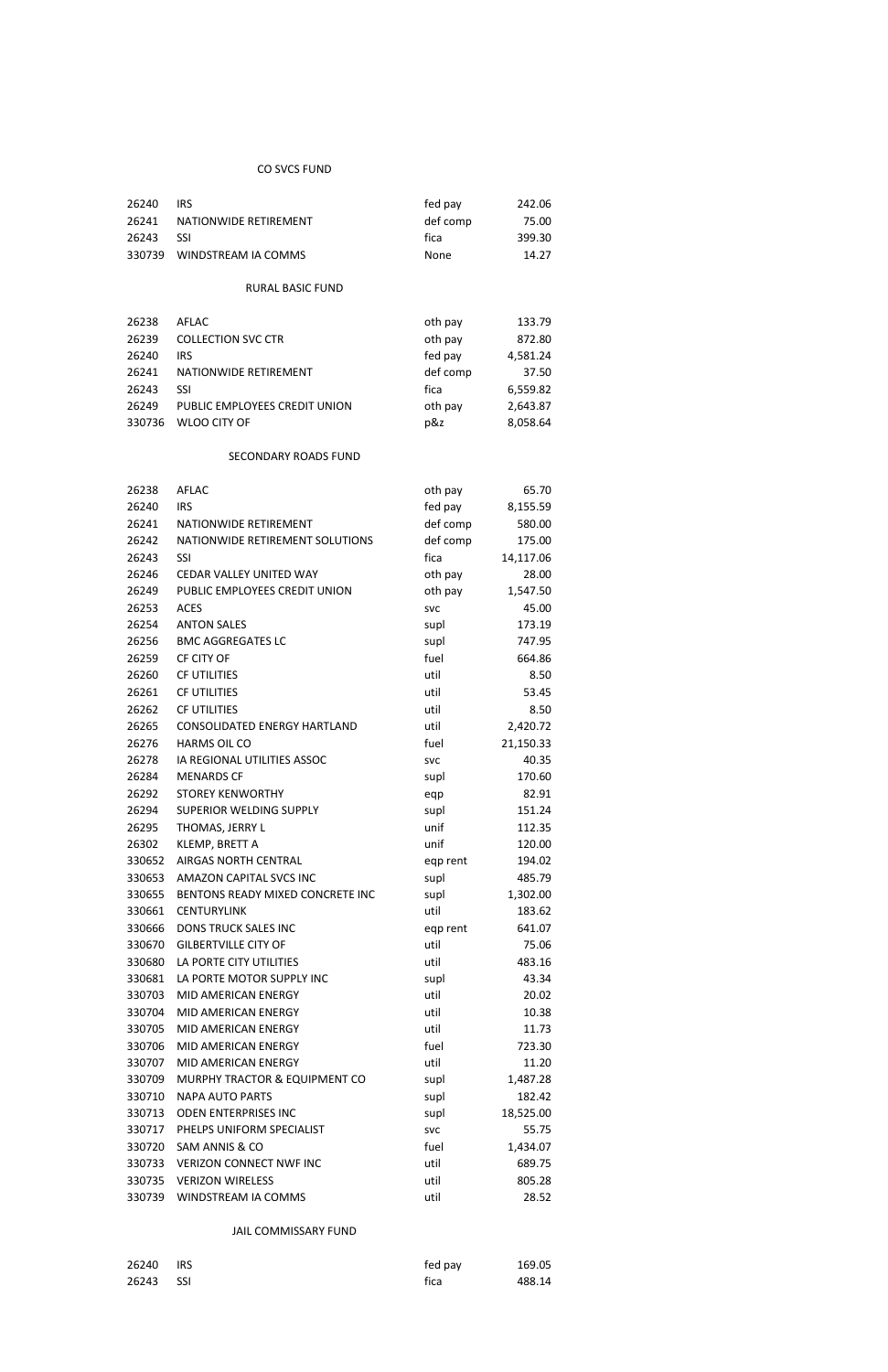| 26266  | CPI/GUARDIAN                   | frieght | 835.00   |
|--------|--------------------------------|---------|----------|
| 26280  | <b>KEEFE SUPPLY CO</b>         | food    | 9,633.74 |
| 26282  | <b>MCKEE FOODS</b>             | food    | 95.29    |
| 26285  | <b>MENARDS WLOO</b>            | supl    | 22.94    |
| 330665 | DIRECT APPLIANCE & TV CTR      | eqp     | 2,265.95 |
|        | <b>CONSERVATION TRUST FUND</b> |         |          |
| 26284  | <b>MENARDS CF</b>              | sup     | 359.97   |
| 330653 | AMAZON CAPITAL SVCS INC        | supl    | 127.76   |
|        | <b>ARP FUND</b>                |         |          |

26296 URBAN SVCS LLC svc 500 svc 19,299.50

## RURAL SEWER FUND

| 26263  | CEDAR VALLEY PUMP LLC |         |          |
|--------|-----------------------|---------|----------|
|        |                       | eqp rpr | 8,329.85 |
| 26296  | URBAN SVCS LLC        | fee     | 1,617.20 |
| 330689 | MID AMERICAN ENERGY   | util    | 16.32    |
| 330690 | MID AMERICAN ENERGY   | util    | 24.38    |
| 330691 | MID AMERICAN ENERGY   | util    | 27.23    |
| 330692 | MID AMERICAN ENERGY   | util    | 26.87    |
| 330693 | MID AMERICAN ENERGY   | util    | 18.34    |
| 330694 | MID AMERICAN ENERGY   | util    | 14.59    |
| 330695 | MID AMERICAN ENERGY   | util    | 16.60    |
| 330696 | MID AMERICAN ENERGY   | util    | 18.98    |
| 330697 | MID AMERICAN ENERGY   | util    | 19.80    |
| 330698 | MID AMERICAN ENERGY   | util    | 14.35    |
| 330699 | MID AMERICAN ENERGY   | util    | 15.33    |
| 330700 | MID AMERICAN ENERGY   | util    | 14.12    |
| 330701 | MID AMERICAN ENERGY   | util    | 17.81    |
| 330702 | MID AMERICAN ENERGY   | util    | 14.41    |
|        |                       |         |          |

# INS TRUST FUND

| 26244  | NAVITUS HEALTH SOLUTIONS   | ins | 150.00     |
|--------|----------------------------|-----|------------|
| 26245  | NAVITUS HEALTH SOLUTIONS   | ins | 15,469.20  |
| 26248  | PREFERRED ONE INSURANCE CO | ins | 110.160.68 |
| 26250  | EBC.                       | oms | 151.20     |
| 330649 | DELTA DENTAL PLAN OF IA    | ins | 28,155.62  |

# SOLID WASTE ADMIN FUND

| 26240 IRS | fed pay | 548.12 |
|-----------|---------|--------|
| 26243 SSI | fica    | 665.28 |

# EMERGENCY MGMT FUND

| $0.0010$ $0.00$ |  | $\sim$ $\sim$ | $\sim$ $\sim$ $\sim$ $\sim$ |
|-----------------|--|---------------|-----------------------------|

| 26240     | <b>IRS</b> | fed pay | 276.53 |
|-----------|------------|---------|--------|
| 26243 SSI |            | fica    | 397.76 |

# CONS COMM FUND

| 26238  | <b>AFLAC</b>                    | oth pay  | 238.90   |
|--------|---------------------------------|----------|----------|
| 26239  | <b>COLLECTION SVC CTR</b>       | oth pay  | 607.37   |
| 26240  | <b>IRS</b>                      | fed pay  | 5,000.23 |
| 26241  | NATIONWIDE RETIREMENT           | def comp | 200.00   |
| 26242  | NATIONWIDE RETIREMENT SOLUTIONS | def comp | 50.00    |
| 26243  | SSI                             | fica     | 9,562.04 |
| 26249  | PUBLIC EMPLOYEES CREDIT UNION   | oth pay  | 852.00   |
| 330660 | <b>CENTURYLINK</b>              | util     | 1,600.75 |

# CO ASSESSOR FUND

IRS fed pay 2,293.47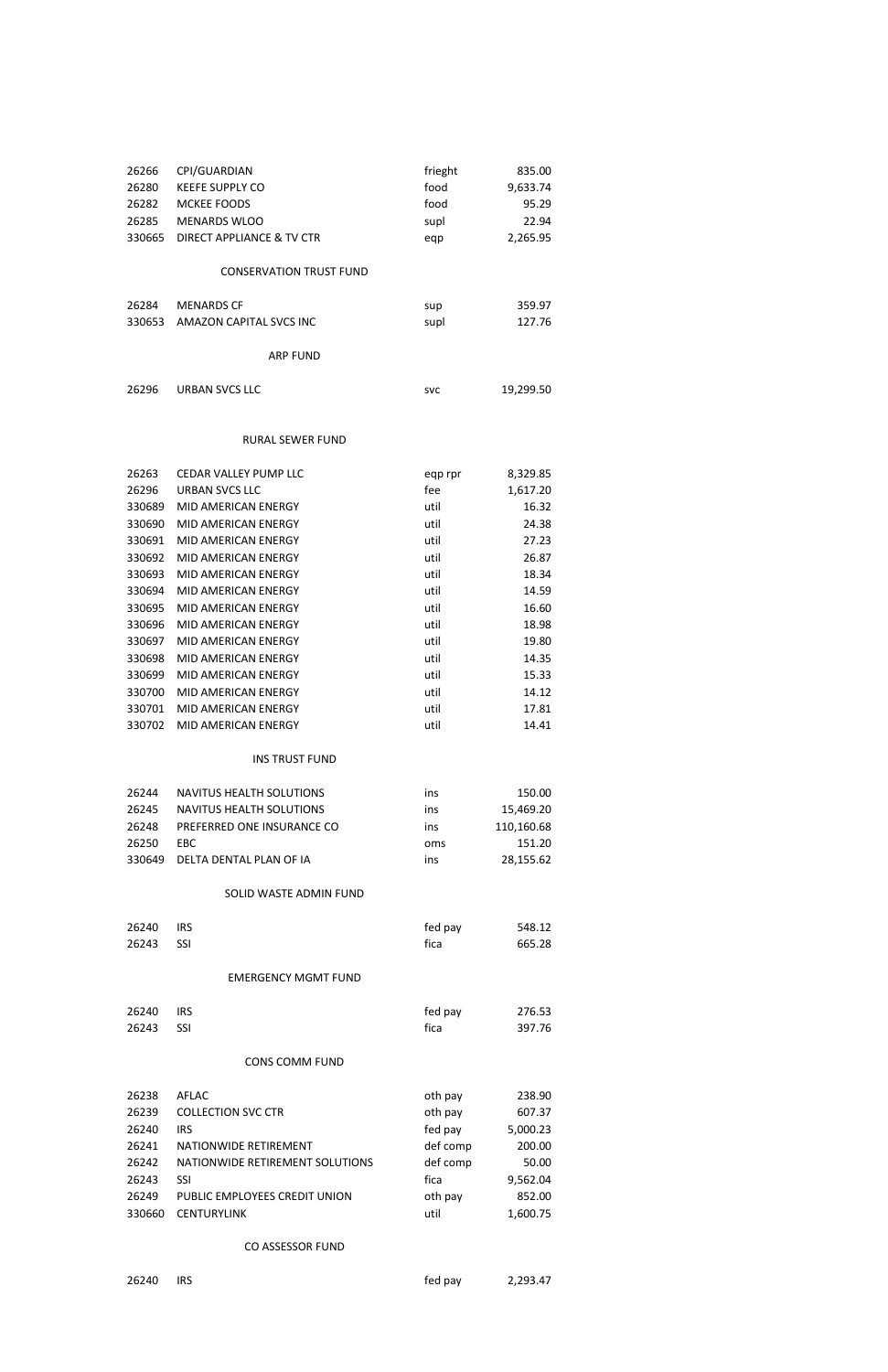| 26241  | NATIONWIDE RETIREMENT           | def comp | 1,245.00 |
|--------|---------------------------------|----------|----------|
| 26242  | NATIONWIDE RETIREMENT SOLUTIONS | def comp | 175.00   |
| 26243  | SSI                             | fica     | 4,252.32 |
| 26249  | PUBLIC EMPLOYEES CREDIT UNION   | oth pay  | 2,925.00 |
| 26300  | <b>JASPER VICTORIA</b>          | milage   | 42.56    |
| 26301  | JOHNSON, TARA                   | mileage  | 26.88    |
| 26304  | TROTTER, TRACY R                | mileage  | 113.68   |
| 330739 | WINDSTREAM IA COMMS             | util     | 72.98    |

AYES: Laylin, Little, Schwartz, Trelka, White. NAYS: None. Resolution adopted.

RECEIVE PROJECT UPDATES FROM DEPARTMENT HEADS/ELECTED OFFICIALS. County Engineer Cathy Nicholas said that in the wake of a bridge collapse in Pittsburgh PA she wanted to share information about Black Hawk County bridges. The county has 228 bridges, two of which are closed, and 9% of which (21) are rated poor. Statewide, 24% of county roads are rated poor.

Health Department Director Nafissa Cisse Egbuonye showed a video about the ISmile Dental Program that is providing dental care in schools for children who don't see a dentist regularly. She gave the Board cards that are being sent to well owners to encourage them to have their wells tested regularly for contaminants.

Moved by Trelka, seconded by Laylin that the MINUTES of the Board Meeting held January 25, 2022 be and are hereby approved as submitted. Motion carried.

#### **CONSENT AGENDA**

Laylin moved the following RESOLUTION seconded by Schwartz.

- A. TO APPROVE, RECEIVE, PLACE ON FILE WITH THE COUNTY AUDITOR
	- 1. The Board of Supervisors APPROVE INTERGOVERNMENTAL JOURNAL ENTRIES, and that the County Auditor be authorized and directed to TRANSFER monies within the various funds as submitted. (None)
- B. TO APPROVE AND DIRECT THE CHAIR TO SIGN
- 1. The SEMI-ANNUAL SETTLEMENT of the Board of Supervisors with Rita M. Schmidt, Treasurer, for the period from July 1, 2021 through December 31, 2021 be received and placed and to be included in the minutes.

SEMI-ANNUAL SETTLEMENT OF THE BOARD OF SUPERVISORS OF BLACK HAWK COUNTY,

#### IOWA

With Rita M. Schmidt, Treasurer of said

County

for the period from July 1, 2021 to December 31, 2021, inclusive

County Auditor's Statement

| <b>FUNDS</b>                | Auditor's      | Treasurer's                  |  |  |  |
|-----------------------------|----------------|------------------------------|--|--|--|
|                             | Ledger Balance | Ledger Balance<br>see below* |  |  |  |
| <b>General Basic</b>        | 28,110,093.23  | 28,110,093.23                |  |  |  |
| <b>General Supplemental</b> | 4,955,141.48   | 4,955,141.48                 |  |  |  |
| Mental Health               | 925,101.05     | 925,101.05                   |  |  |  |
| <b>Rural Basic</b>          | 2,971,115.07   | 2,971,115.07                 |  |  |  |
| <b>Secondary Roads</b>      | 3,745,115.36   | 3,745,115.36                 |  |  |  |
| Resource/Enhance/Protect    | 401,921.48     | 401,921.48                   |  |  |  |
| Recorder's Record Mgt       | 40,938.87      | 40,938.87                    |  |  |  |
| Jail Commissary             | 507,812.69     | 507,812.69                   |  |  |  |
| <b>Drainage Districts</b>   | 1,985.25       | 1,985.25                     |  |  |  |
| <b>Conservation Trust</b>   | 166,946.34     | 166,946.34                   |  |  |  |
| American Rescue Plan        | 12,744,750.50  | 12,744,750.50                |  |  |  |
| GO-DS-Roads & Bridges       | 2,918,442.22   | 2,918,442.22                 |  |  |  |
| GO-DS-E911 Comm System      | 162,979.81     | 162,979.81                   |  |  |  |
| <b>GO-Solid Waste</b>       | 32,832.08      | 32,832.08                    |  |  |  |
| GO-DS-EMS Radio System      | 199,545.48     | 199,545.48                   |  |  |  |
| GO-DS-CIP                   | 1,057,535.90   | 1,057,535.90                 |  |  |  |
| Roads & Bridges             | 2,657,535.36   | 2,657,535.36                 |  |  |  |
| E911 Service Comm           | 1,854,271.38   | 1,854,271.38                 |  |  |  |
| Solid Waste Capital         | 0.00           | 0.00                         |  |  |  |
| <b>EMS</b> Radio System     | 265,702.07     | 265,702.07                   |  |  |  |
| Capital Improvement Plan    | 0.00           | 0.00                         |  |  |  |
| Capital Improve Plan        | 1,728,854.91   | 1,728,854.91                 |  |  |  |
| <b>Technology Equipment</b> | 489,581.60     | 489,581.60                   |  |  |  |
| <b>Rural Water</b>          | 245,129.76     | 245,129.76                   |  |  |  |
| <b>Rural Sewer</b>          | 123,016.92     | 123,016.92                   |  |  |  |
| <b>Insurance Trust</b>      | 7,004,171.45   | 7,004,171.45                 |  |  |  |
| Self-Insur/Liab, Prop Etc   | 1,391,054.65   | 1,391,054.65                 |  |  |  |
| Self-Insur/Office Equipment | 55,813.65      | 55,813.65                    |  |  |  |
| <b>Flexible Spending</b>    | 0.00           | 0.00                         |  |  |  |
| Medicaid Reimbursement      | 0.00           | 0.00                         |  |  |  |
| Recorder's Electronic Fee   | 2,139.00       | 2,139.00                     |  |  |  |
| Solid Wst Mgt-Administr     | 11,744.08      | 11,744.08                    |  |  |  |
| E911 Service Comm           | 560,164.71     | 560,164.71                   |  |  |  |
| <b>Emergency Management</b> | 481,287.66     | 481,287.66                   |  |  |  |
| Vehicle Registration        | 2,309,351.75   | 2,309,351.75                 |  |  |  |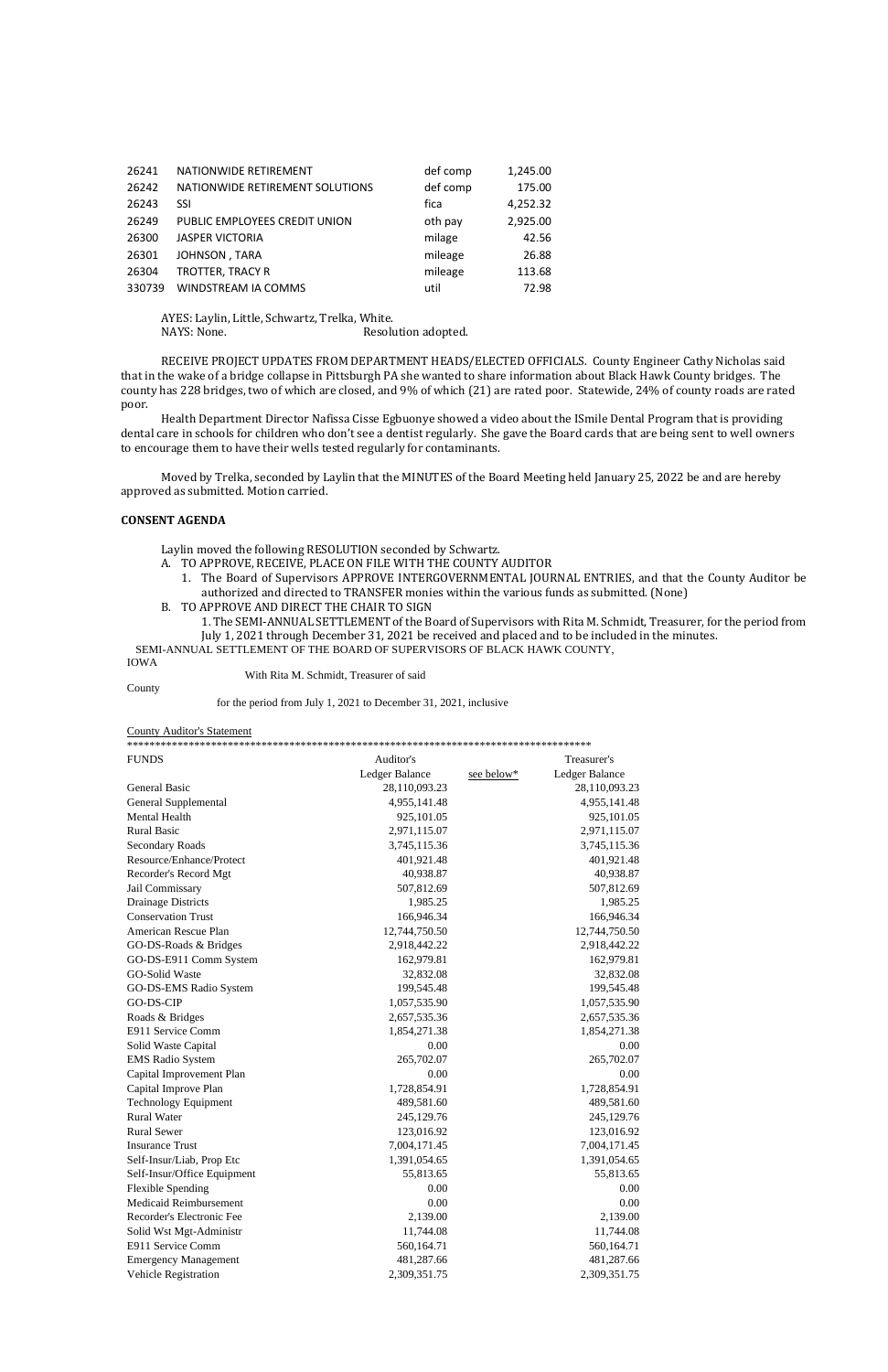| Use Tax                  | 1,222,397.01  |      | 1,222,397.01  |
|--------------------------|---------------|------|---------------|
| <b>DOR/CLK Payments</b>  | 0.00          |      | 0.00          |
| <b>Title Surcharge</b>   | 15,010.00     |      | 15,010.00     |
| <b>AGPAT</b>             | 314.00        |      | 314.00        |
| <b>Unclaimed Monies</b>  | 0.00          |      | 0.00          |
| <b>Consolidated Comm</b> | 158,730.63    |      | 158,730.63    |
| Assessor                 | 2,543,957.17  |      | 2,543,957.17  |
| City Specials            | 12,661.00     |      | 12,661.00     |
| Private Buyer Redemption | 27,395.84     |      | 27,395.84     |
| <b>Tax Trust</b>         | 25,359.40     |      | 25,359.40     |
| County Annual Specials   | 0.00          |      | 0.00          |
| Corporations             | 654,648.53    |      | 654,648.53    |
| <b>General Schools</b>   | 622,722.59    |      | 622,722.59    |
| Area Schools             | 52,397.77     |      | 52,397.77     |
| Townships                | 5,258.51      |      | 5,258.51      |
| County Ag Extension Dist | 4,314.51      |      | 4,314.51      |
| State General-M&C        | 0.00          |      | 0.00          |
| State General-Bangs/TB   | 113.66        |      | 113.66        |
| Condemnations            | 0.00          |      | 0.00          |
| <b>TOTALS</b>            | 83,467,356.38 | 0.00 | 83,467,356.38 |

2. The SEMI-ANNUAL REPORT of Rita M. Schmidt, Treasurer, for the period of July 1, 2021 through December 31, 2021. SEMI-ANNUAL SETTLEMENT OF THE BOARD OF SUPERVISORS OF BLACK HAWK COUNTY,

IOWA

 With Rita M. Schmidt, Treasurer of said County for the period from July 1, 2021 to December 31, 2021, inclusive

\*\*\*\*\*\*\*\*\*\*\*\*\*\*\*\*\*\*\*\*\*\*\*\*\*\*\*\*\*\*\*\*\*\*\*\*\*\*\*\*\*\*\*\*\*\*\*\*\*\*\*\*\*\*\*\*\*\*\*\*\*\*\*\*\*\*\*\*\*\*\*\*\*\*\*\*\*\*\*\*\*\*\*\*

| Assets in Hands of County Treasurer at             | Tax              | T&R             |               |
|----------------------------------------------------|------------------|-----------------|---------------|
| Close of Business December 31, 2021                | <b>Business</b>  | <b>Business</b> | Total         |
| Cash in Banks (See Treasurer's Net Balance Below)  | 25,531,052.90    |                 | 25,531,052.90 |
| Investments                                        | 58,306,522.40    |                 | 58,306,522.40 |
| Cash in Drawers                                    | 2,300.00         | 800.00          | 3,100.00      |
| Deposits In-Transit                                | 182,327.20       | 164,652.93      | 346,980.13    |
| Cash Items (List each item)                        |                  |                 |               |
| Invoiced Items - Cash on hand                      |                  |                 | 0.00          |
| Insufficient funds checks outstanding              | 0.00             | 1,098.00        | 1,098.00      |
| -T&R over Standard Escrow for Dec                  |                  | (4,371.59)      | (4,371.59)    |
| -Interest CR done in Dec transfer done in Jan      | 114.93           |                 | 114.93        |
| -EFT Attorney rec in Dec done in Jan               | (467.97)         |                 | (467.97)      |
| -Outstanding Claims and Payroll Checks Decenber 31 | (710, 298.70)    |                 | (710, 298.70) |
| -ACH for DOR in Dec from ckg in Jan                | (98.51)          |                 | (98.51)       |
| -EFT from Comm Services Dec done in Jan            | (6,284.50)       |                 | (6,284.50)    |
| -T&R - Net Short (.71 Over, Short 10TD)            |                  | 9.29            | 9.29          |
| -TAX - Net Over                                    | 0.00             |                 | 0.00          |
|                                                    |                  |                 |               |
|                                                    | 83, 305, 167. 75 | 162,188.63      | 83,467,356.38 |

| Balance in Checking at close of business December 31, 2021 |                    |            |                                    |                |
|------------------------------------------------------------|--------------------|------------|------------------------------------|----------------|
|                                                            | Checks             | Deposits   | Treasurer's                        | Bank's Balance |
| Name of Bank                                               | <b>Outstanding</b> | in Transit | <b>Balance</b>                     | Sweep Account  |
| <b>Farmers State Bank</b>                                  |                    |            | 15,544.32 346,980.13 25,531,052.90 | 24.837.126.76  |

Waterloo, Iowa, February 1, 2022

I, Grant Veeder, Auditor of Black Hawk County, Iowa, do hereby certify that the County Auditor's statement correctly shows the condition of the funds in the hands of Rita M. Schmidt, Treasurer of said County, at the close of business December 31, 2021, as shown by accounts in my office.

Waterloo, Iowa February 1, 2022

We, the Board of Supervisors of Black Hawk County, Iowa, do hereby accept and place on file the foregoing statement of

assets in the hands of Rita M. Schmidt, Treasurer of said County, as of the 31st day of December, 2021.

- 3. The SEMI-ANNUAL INVESTMENT REPORT of Rita M. Schmidt, Treasurer, for the period from July 1, 2021 through December 31, 2021.
- C. TO RECEIVE AND PLACE ON FILE WITH THE COUNTY AUDITOR
	- 1. The MANURE MANAGEMENT PLAN (MMP) update submitted by Adam Anderson Facility ID #67649, located in Barclay Township, Section Sixteen (16) in Black Hawk County pursuant to 567 Iowa Administrative Code §455B.
	- 2. The MANURE MANAGEMENT PLAN (MMP) update submitted by Hawkeye Star Farm, Inc., Facility ID #58374, located in Barclay Township, Section Seventeen (17) in Black Hawk County pursuant to 567 Iowa Administrative Code §455B.
- 3. The MANURE MANAGEMENT PLAN (MMP) update submitted by Dale Weber Site, Facility ID #68403, located in Poyner Township, Section Thirty-six (36) in Black Hawk County pursuant to 567 Iowa Administrative Code §455B. AYES: Laylin, Little, Schwartz, Trelka, White.

NAYS: None. The Resolution adopted.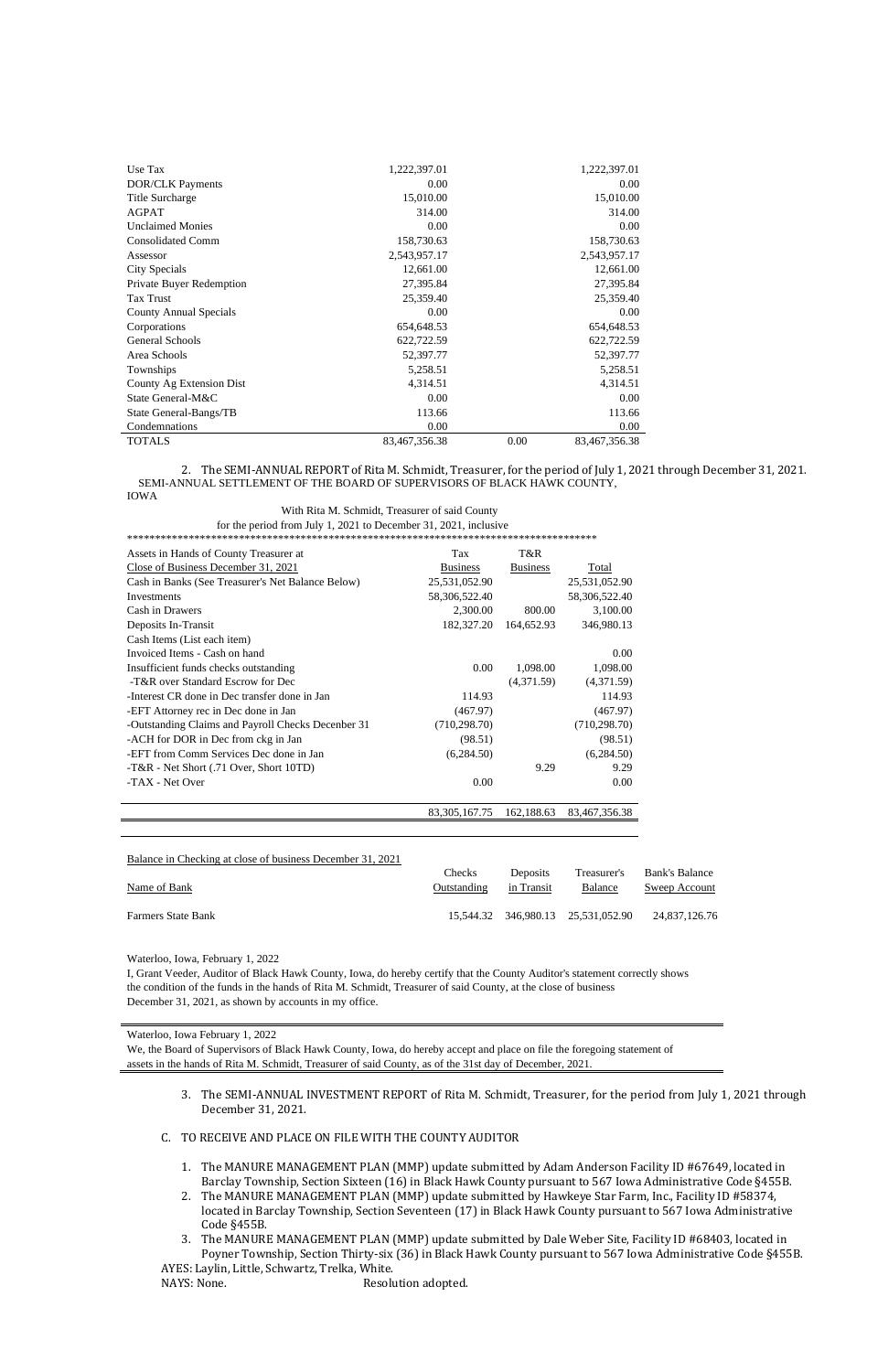## **CONSENT AGENDA ENDS**

Trelka moved the following resolution seconded by Laylin.

BE IT HEREBY RESOLVED that the AMENDMENT #1 to the agreement letter dated October 15, 2021 to add two departments for a new total of 19 departments, for a sum of \$6,000, to the final Master Facility Plan, to be paid from American Rescue Plan (ARP) funds, be approved and for the Chair to sign as recommended by Rory Geving, Maintenance Superintendent.

AYES; Laylin, Schwartz, Trelka, White. NAYS: Little. Resolution adopted.

Geving said that this added the Emergency Management Agency (EMA) and the Consolidated Communications Center (CCC) to the already commenced space study. He said facility assessments for these departments were already done in 2019, and this would just add them to the master plan. He said the final master plan should still be completed in March. Little said that county ARP funds shouldn't be used for EMA, which isn't a county department, and whose space on Newell Street he thinks is adequate. He said EMA suggested collocating EMA and CCC to give themselves a chance for a new building, and that the county has plenty of projects of its own on which to use ARP funds. Trelka said it makes sense to collocate them and the county should be preparing for the weather disasters that are becoming more frequent due to global warming. Little said that being located in the same building would be problematic if a disaster affects that building.

Schwartz moved the following resolution seconded by Laylin.

AYES: Laylin, Little, Schwartz, Trelka, White. NAYS: None. Resolution adopted.

BE IT HEREBY RESOLVED that the ADDITION to the ARP Phase 1 projects in the amount of \$30,170 be approved as recommended by Al Yu, Information Technology Director.

AYES: Laylin, Little, Schwartz, Trelka, White.

NAYS: None. Resolution adopted.

Moved by Trelka, seconded by Laylin that the Board of Supervisors appoints Al Yu, Information Technology Director as HIPPA Security Officer and Amanda Fesenmeyer, Human Resources Director as Health Insurance Portability and Accountability Act (HIPAA) Privacy Officer, effective February 1, 2022, as recommended by the Black Hawk County HIPAA Committee. Motion carried.

Moved by Laylin, seconded by Little that the APPOINTMENT of Adam Sacquitne as a representative for the Black Hawk County Conservation Board be approved, effective January 1, 2022.

Little and White agreed that they interviewed three excellent candidates but that Sacquitne, an agriculture teacher at Union High School, stood out. Motion carried.

Moved by Trelka, seconded by Laylin that the 2021 Black Hawk County Wage listing be received and place on file and to direct the County Auditor to publish in the Waterloo Courier. Motion carried.

Laylin moved the following resolution, seconded by Trelka.

BE IT HEREBY RESOLVED to approve Cooperative Agreement between the City of Hudson and Black Hawk County for placement of vehicle registration stops on persons with City of Hudson Parking Tickets.

County Treasurer Rita Schmidt said that cities approach the county for this (Waterloo and Gilbertville do it too), and the county doesn't collect the parking fines, but only stops vehicle registration renewals until the city says to start them again.

Moved by Trelka, seconded by Laylin to direct the County Auditor to advertise for a public hearing to be held at 9:05 a.m. on Tuesday, February 15, 2022 in Board Room 201 of the Black Hawk County Courthouse, 316 E. 5th St., Waterloo, Iowa on the proposed Ordinance No. 145, Amendment to Ordinance #144, to Amend the Description of Certain Election Precincts. Motion carried.

Laylin moved the following resolution seconded by Trelka.

BE IT HEREBY RESOLVED to approve a variance request to the subdivision ordinance regulations to waive the preliminary and final plat submittal requirements and to approve the following Final Plat of Vail's Grove Subdivision.

Seth Hyberger of Planning and Zoning said that normally a preliminary plat is required but, in this case, no new development is going on.

AYES: Laylin, Little, Schwartz, Trelka, White.

NAYS: None. Resolution adopted.

Laylin moved the following resolution seconded by Trelka.

BE IT HEREBY RESOLVED to approve the FINAL PLAT request submitted by Twin Rock Farms, Inc. to Vali's Grove Subdivision with 403.47 acres for three (3) existing homes on three (3) proposed lots and four (4) outlots at and near 3520 N. Elk Run Road in the "A" Agricultural District.

AYES: Laylin, Little, Schwartz, Trelka, White.

NAYS: None. Resolution adopted.

Moved by Trelka, seconded by Laylin to approve the Black Hawk County Reprecincting Worksheet as recommended by Grant Veeder, County Auditor.

Veeder said that this is a decennial process that is proving difficult for many counties and the state because of the lack of institutional memory. Motion carried.

Trelka moved the following resolution seconded by Laylin.

BE IT HEREBY RESOLVED to approve the combining of the City of Jesup (that part located in Black Hawk County), entire incorporated City of Raymond, unincorporated Poyner 1 Township, unincorporated East Waterloo Township, and unincorporated Fox Township and direct the chair to sign for same.

Veeder said such agreements are necessary when incorporated territory is combined with unincorporated territory to form a voting precinct and the city is above 2,500 in population.

AYES: Laylin, Little, Schwartz, Trelka, White.

NAYS: None. Resolution adopted.